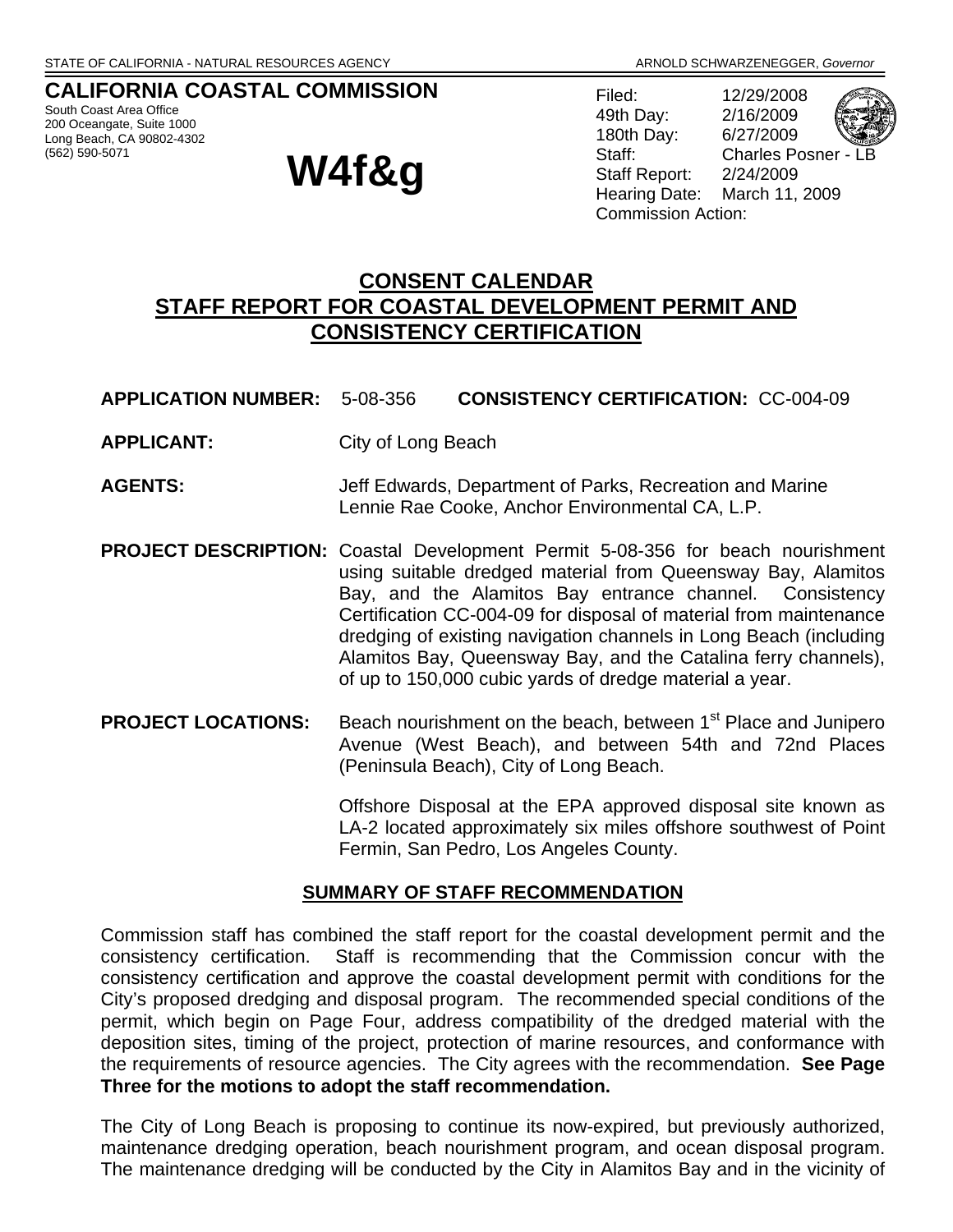the Los Angeles River Estuary, including the basins of the Downtown Shoreline Marina, Rainbow Harbor, and Catalina Landing (See Exhibits). Dredged matter deemed suitable will be used for beach nourishment along the City's ocean-fronting beaches. Dredge material that is unsuitable for beach nourishment will be disposed at LA-2, an existing EPA-authorized ocean disposal site located about six miles offshore of San Pedro.

The proposed dredging and disposal program is largely identical to the program previously approved by the Commission pursuant to Coastal Development Permit 5-05-438 and Consistency Determination No. CD-035-07. Key elements of the current proposal include an annual limit of 150,000 cubic yards of dredging and disposal, individual sediment analysis and characterization for each dredging episode, limits on beach disposal to ensure that no eelgrass, kelp beds or clam beds are adversely affected, and Caulerpa taxifolia survey requirements. The City's currently proposed dredging and disposal program revises the prior program as follows: 1) it authorizes the City, instead of the Army Corps of Engineers, to conduct maintenance dredging within the federal channel of the Los Angels River Estuary; 2) it increases the annual limit of dredging and disposal from 90,000 cubic yards to 150,000 cubic yards; and 3) it extends the program's expiration date to 2012.

A coastal development permit is required from the Commission for the proposed beach nourishment project because it involves development on State Tidelands within the Commission's area of original jurisdiction. Pursuant to Section 30519 of the Coastal Act, any development located within the Commission's area of original jurisdiction requires a coastal development permit from the Commission. The Commission's standard of review for the proposed project is the Chapter 3 policies of the Coastal Act.

This coastal development permit is only for the deposition of suitable dredged material for beach nourishment. The actual dredging activity, although regulated by the U.S. Army Corps of Engineers and the California Regional Water Quality Control Board, is exempt from coastal development permit requirements because it is required for the maintenance of existing navigational channels. Pursuant to Section 30610(c) of the Coastal Act, maintenance dredging done pursuant to a U.S. Army Corps of Engineers permit is exempt from coastal development permit requirements. The proposed offshore disposal at LA-2 of dredged material deemed unsuitable for beach nourishment will be authorized with the Commission's concurrence with Consistency Certification CC-004-09.

#### **SUBSTANTIVE FILE DOCUMENTS:**

- 1. City of Long Beach certified Local Coastal Program (LCP), July 22, 1980.
- 2. Coastal Development Permit 5-99-228 (City of Long Beach, Beach Nourishment).
- 3. Coastal Development Permit 5-05-438 (City of Long Beach, Beach Nourishment).
- 4. Consistency Determination No. CD-035-07 (USACOE Los Angeles River).
- 5. U.S. Army Corps of Engineers Amended Regional General Permit 30 (RGP 30).
- 6. U.S. Army Corps of Engineers Amended Permit No. 1999-15256-KW.
- 7. Revised Sampling and Analysis Plan for Maintenance Dredging of the Rainbow Harbor Entrance and Adjacent Channel, City of Long Beach, by Anchor Environmental CA, L.P., December 2008.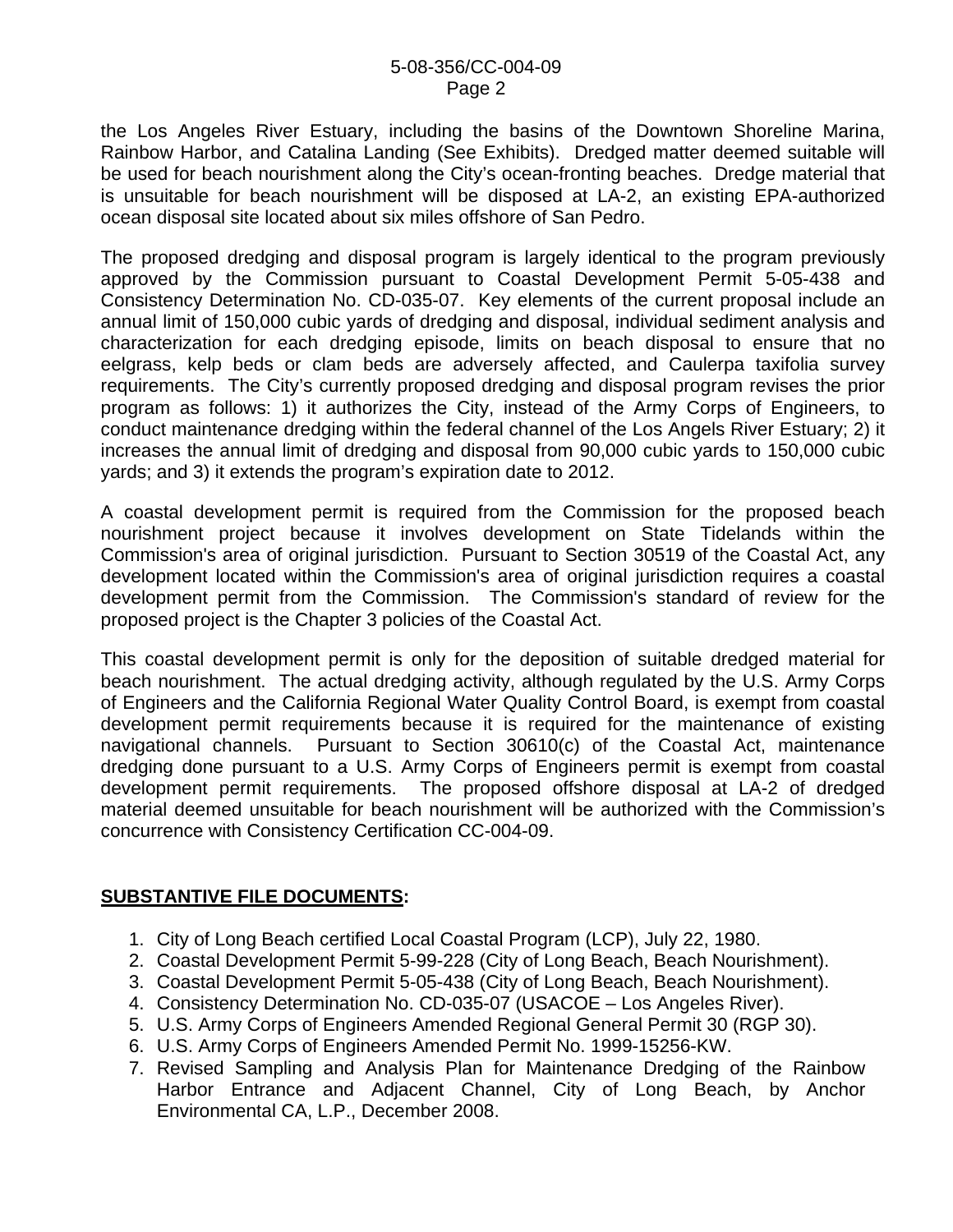#### **STAFF RECOMMENDATION:**

The staff recommends that the Commission make the following motions and adopt the following resolutions to **APPROVE** the coastal development permit application with special conditions and to **CONCUR** with the consistency certification:

- **MOTION I:** *"I move that the Commission approve the coastal development permit applications included on the consent calendar in accordance with the staff recommendations."*
- **MOTION II:** *"I move that the Commission concur with Consistency Certification CC-004-09 that the project described therein is consistent with the enforceable policies of the California Coastal Management Program."*

Staff recommends **YES** votes on the motions. Passage of these motions will result in approval of all the permits included on the consent calendar and concurrence in the certification and adoption of the following resolution and findings for the consistency certification. An affirmative vote by a majority of the Commissioners present is needed to pass each motion.

#### **I. Resolution: Approval of Coastal Development Permit with Conditions**

The Commission hereby **APPROVES** a coastal development permit for the proposed development and adopts the findings set forth below on grounds that the development as conditioned will be in conformity with the policies of Chapter 3 of the Coastal Act and will not prejudice the ability of the local government having jurisdiction over the area to prepare a Local Coastal Program conforming to the provisions of Chapter 3 of the Coastal Act. Approval of the permit complies with the California Environmental Quality Act because either 1) feasible mitigation measures and/or alternatives have been incorporated to substantially lessen any significant adverse effects of the development on the environment, or 2) there are no further feasible mitigation measures or alternatives that would substantially lessen any significant adverse impacts of the development on the environment.

#### **II. Resolution: Concurrence with Consistency Certification**

The Commission hereby concurs with Consistency Certification CC-004-09 that the project described therein on the grounds that the project described therein is consistent with the enforceable policies of the California Coastal Management Program (CCMP).

#### **III. Standard Conditions**

- 1. Notice of Receipt and Acknowledgment. The permit is not valid and development shall not commence until a copy of the permit, signed by the permittee or authorized agent, acknowledging receipt of the permit and acceptance of the terms and conditions, is returned to the Commission office.
- 2. Expiration. If development has not commenced, the permit will expire two years from the date this permit is reported to the Commission. Development shall be pursued in a diligent manner and completed in a reasonable period of time. Application for extension of the permit must be made prior to the expiration date.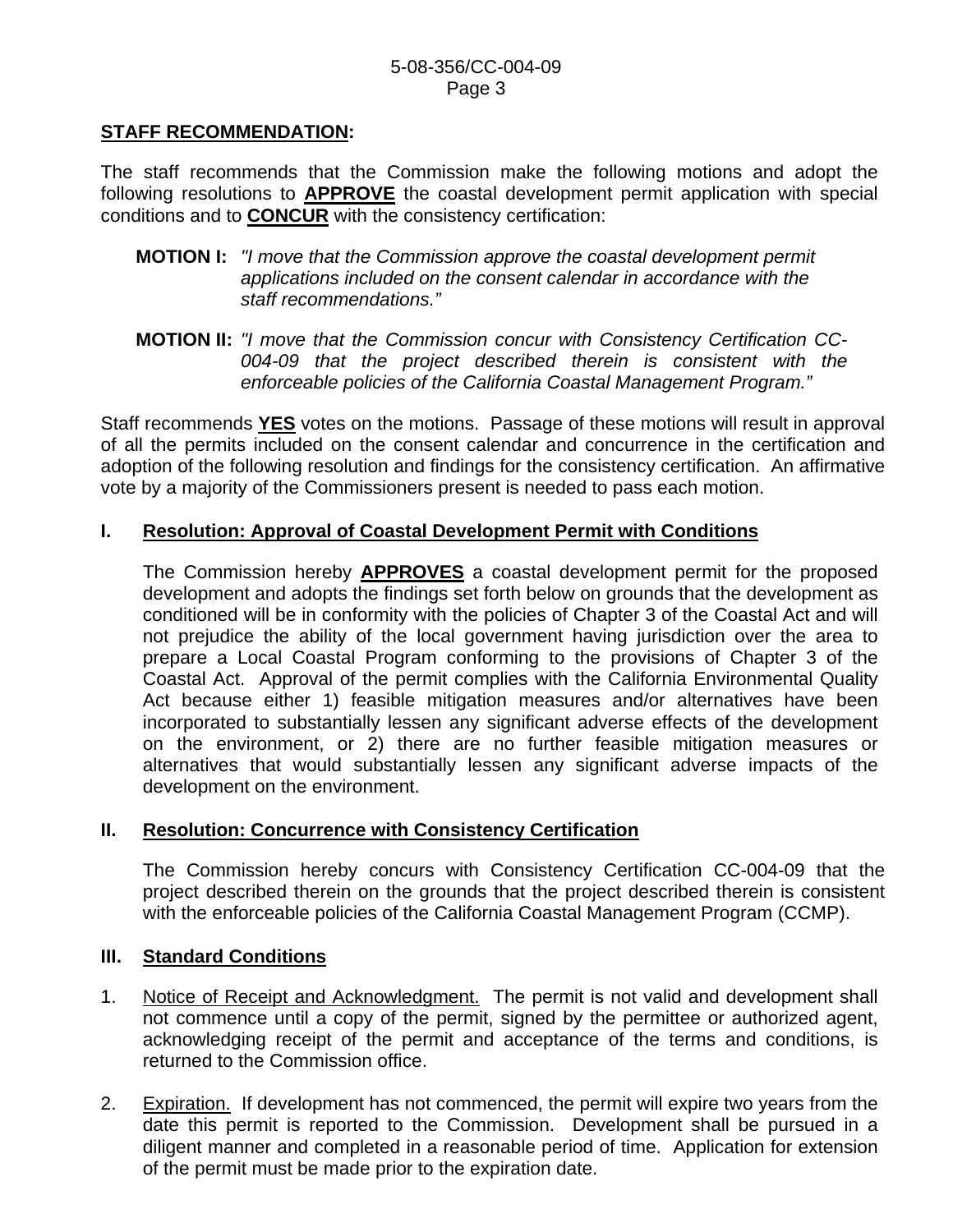- 3. Interpretation. Any questions of intent or interpretation of any condition will be resolved by the Executive Director or the Commission.
- 4. Assignment. The permit may be assigned to any qualified person, provided assignee files with the Commission an affidavit accepting all terms and conditions of the permit.
- 5. Terms and Conditions Run with the Land. These terms and conditions shall be perpetual, and it is the intention of the Commission and the permittee to bind all future owners and possessors of the subject property to the terms and conditions.

# **IV. Special Conditions**

#### 1. Timing of Project

 In order to reduce impacts on the grunion (*Leuresthes tenuis*), California brown Pelican (*Pelicanus occidentalis*) and the California least tern (*Sterna antillarum brownie*) during the grunion breeding runs and the pelican's and least terns' nesting and foraging season, no beach replenishment or sand moving on the beach shall occur during the period commencing March 15 and ending September 1.

#### 2. Suitability of Materials

 Prior to each dredging episode at each individual dredging location, the permittee shall sample the material to be dredged using the sampling methods described in the Revised Sampling and Analysis Plan for Maintenance Dredging of the Rainbow Harbor Entrance and Adjacent Channel, City of Long Beach, by Anchor Environmental CA, L.P. (December 2008) to determine the chemical and physical characteristics of the material using the standards approved by the EPA and the Regional Water Quality Control Board. The permittee shall provide a qualified expert (e.g., licensed professional civil engineer) at the dredge sites to determine whether the materials to be dredged will be physically and chemically suitable for beach nourishment and/or offshore disposal at LA-2 using the sediment compatibility criteria contained in the Revised Sampling and Analysis Plan for Maintenance Dredging of the Rainbow Harbor Entrance and Adjacent Channel, City of Long Beach, by Anchor Environmental CA, L.P. (December 2008).

 Prior to commencement of dredging at a sample site, the results of each sampling episode, sediment characterization, and beach nourishment compatibility test shall be submitted for the review and approval of the Executive Director. Dredged material deemed suitable may be deposited at the approved deposition sites only after the Executive Director has concurred with a City determination that the materials to be dredged have been deemed "suitable" using the criteria contained in the sampling plan. All dredged material deemed "unsuitable" shall be disposed of at an approved location according to all federal, state and local regulations. If the disposal site is located in the coastal zone (other than the sites authorized pursuant to this permit and Consistency Certification CC-004-009) a separate coastal development permit application shall be filed for the disposal of the "unsuitable" material. All contracts involving the subject project shall include this condition of approval.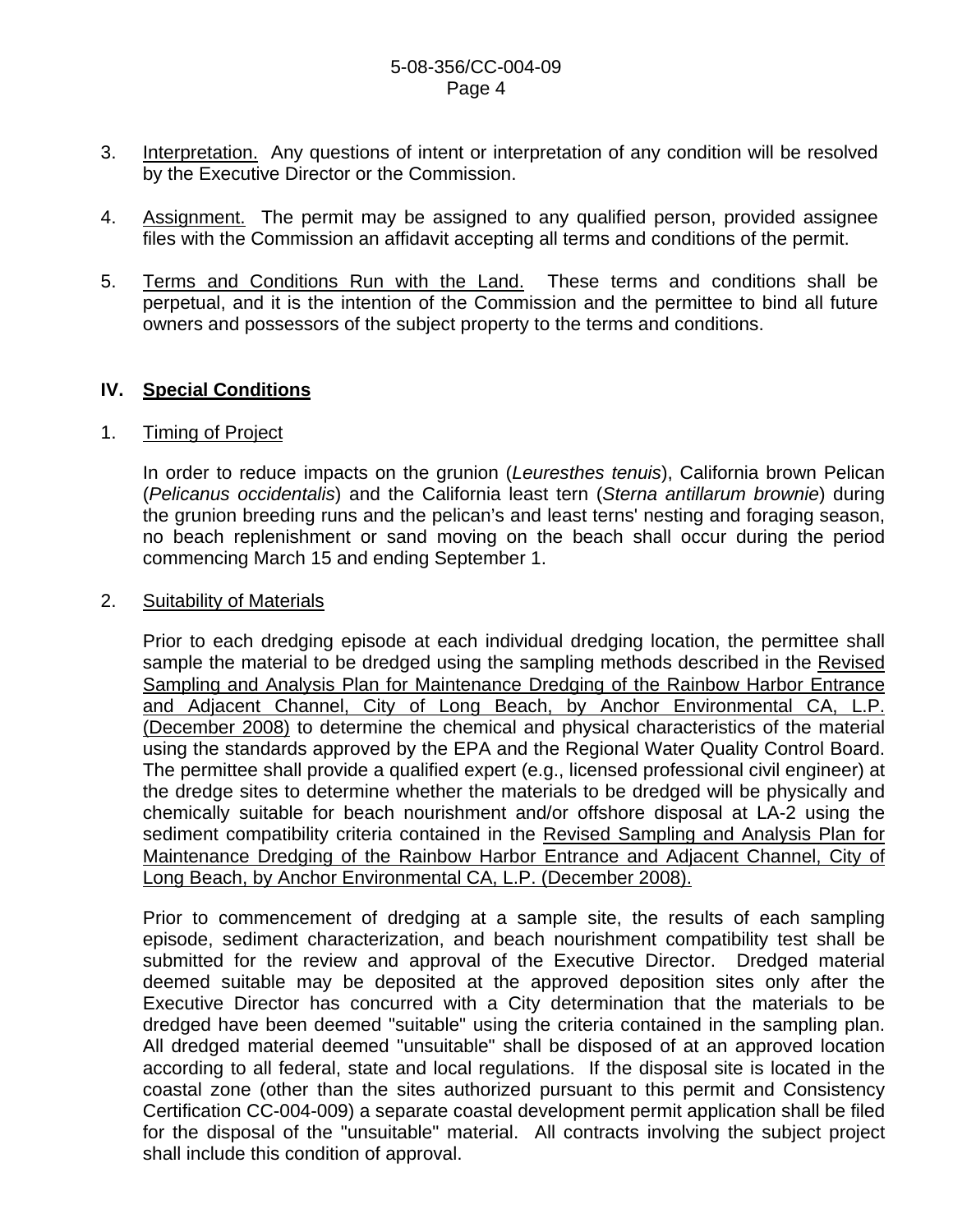#### 3. Eelgrass Beds, Kelp Beds and Clam Beds

 Prior to placement of any sand or deposition of any dredged material below the mean high tide line (MHTL), the permittee shall:

 a) Survey and map any eelgrass (Zostera marina) beds, kelp beds or clam beds which may exist within the proposed deposition area. The survey shall also determine if the invasive alga *Caulerpa taxifolia* is present in the area.

 b) Submit the map and survey of each proposed deposition area to the Executive Director and the California Department of Fish and Game to determine whether the proposed deposition would negatively impact any eelgrass (Zostera marina) beds, kelp beds or clam beds.

The placement of any sand or deposition of any dredged material below the mean high tide line (MHTL) shall be permitted only with a determination by the Executive Director, in consultation with the California Department of Fish and Game, that there will be no negative impact to eelgrass (Zostera marina) beds, kelp beds or clam beds. If *Caulerpa taxifolia* is found within the project or buffer areas, the applicant shall not proceed with the project until: 1) the applicant has revised the project to avoid any contact with *C. taxifolia*, or 2) the applicant provides evidence to the Executive Director that all *C. taxifolia* discovered within the project and/or buffer area has been eliminated in a manner that complies with all applicable governmental approval requirements, including but not limited to those of the California Coastal Act. No revisions to the project shall occur without a Coastal Commission approved amendment to this coastal development permit unless the Executive Director determines that no amendment is legally required.

#### 4. Beach and Recreational Facility Closures

 Beach area closures shall be minimized and limited to areas immediately adjacent to the project area (within 200 feet of the pipeline and deposition area). All beach areas and recreation facilities outside of the 200-foot radius shall remain open and available for public use during the normal operating hours. The beach bicycle path shall remain open and available for public use during normal operating hours.

#### 5. Conformance with the Requirements of the Resource Agencies

The permittee shall comply with all requirements, requests and mitigation measures from the California Department of Fish and Game, Regional Water Quality Control Board, U.S. Army Corps of Engineers, and the U.S. Fish and Wildlife Service with respect to preservation and protection of water quality and marine environment. Any change in the approved project that may be required by the above-stated agencies shall be submitted to the Executive Director in order to determine if the proposed change shall require a permit amendment pursuant to the requirements of the Coastal Act and the California Code of Regulations. No changes to the approved development shall occur without a Commission amendment to this coastal development permit or a new coastal development permit, unless the Executive Director determines that no amendment or new permit is required.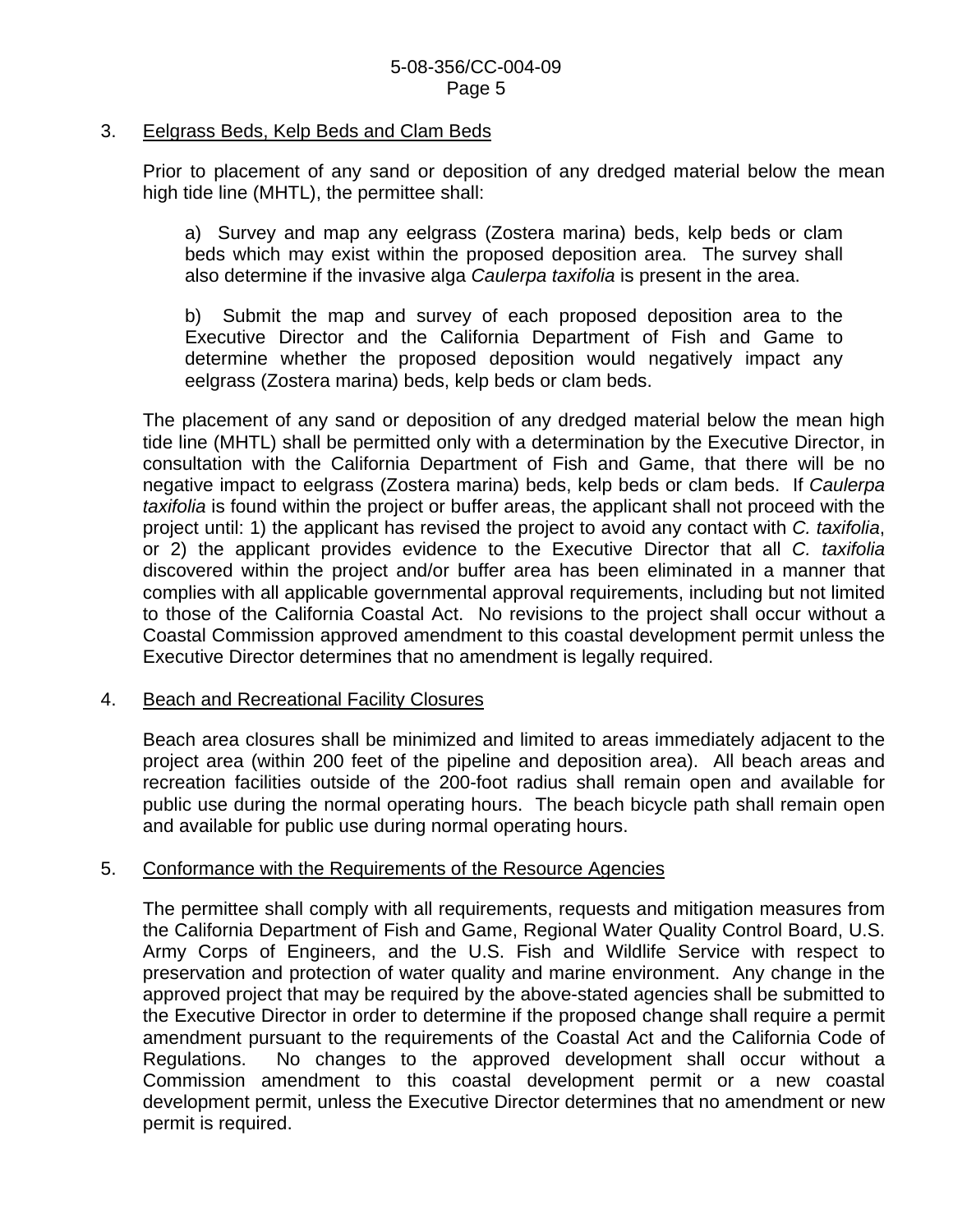#### 5-08-356/CC-004-09 Page 6

# **V. Findings and Declarations for the Coastal Development Permit**

The Commission hereby finds and declares:

# **A. Project Description**

The City of Long Beach proposes to nourish its beaches using material dredged from navigational channels in Queensway Bay and Alamitos Bay (See Exhibits). Only dredged material deemed suitable using the sediment compatibility criteria contained in the Revised Sampling and Analysis Plan for Maintenance Dredging of the Rainbow Harbor Entrance and Adjacent Channel, City of Long Beach, by Anchor Environmental CA, L.P. (December 2008) is proposed to be used for beach nourishment. The dredging activities that will provide the beach nourishment material are permitted by U.S. Army Corps of Engineers Amended Permit No. 1999-15256-KW and U.S. Army Corps of Engineers Amended Regional General Permit 30 (RGP 30). The City proposes to pump suitable dredged material, via pipeline, from a hydraulic suction dredge onto the beach and the near shore intertidal areas where the beach has eroded from its former width (Exhibits #3&5). The suitable material (sand) would also be spread mechanically from the deposition sites with earthmovers. The proposed spreading of the dredged matter would fill intertidal and subtidal areas along the City's eroded shoreline between 1<sup>st</sup> Place and Junipero Avenue (West Beach), and between 54th and 72nd Places (Peninsula Beach).

The three proposed confined disposal facilities shown on the attached exhibits are temporary bermed sand areas where dredge material is placed on the beach above the high tide line (Exhibits #2-4). There are no structures, fences or bins. The confined disposal facility would be no larger than 100'x 100' (10,000 square feet). The dredge material would be pumped into the bermed areas for percolation and final mechanical conditioning. That is, the water in the dredged matter percolates downward through the sand column and the saturated sandy material is then aerated and mixed with dry sand. This is done with the City's normal beach maintenance equipment. Based on the production rates of the City's past dredging project, this procedure is typically done on a daily basis, until the dredging is completed. However, whenever better production rates are achieved due to the distance between the dredging site and the disposal area, a multiple cell disposal facility is constructed, where material overflows from one cell to the next, increasing the retention time and minimizing discharge. As the dredging is being conducted, material placed on the beach is spread and distributed as part of the beach nourishment program. The proposed temporary disposal facilities will be removed from the beach, and the sand berms reincorporated into the beach, at the conclusion of the dredging episode.

The sediment sampling plan prepared by the City's marine consultants (Anchor Environmental CA, L.P.) provides a system to sample and analyze the sediments to be dredged on a case-bycase basis in order to determine whether the dredged material is suitable for deposition on the City's beaches. The sediment sampling and analysis will be performed in accordance with standard procedures promulgated by the U.S. Environmental Protection Agency and the Regional Water Quality Control Board. Only dredged material deemed "suitable" by an expert in the field (e.g., licensed professional civil engineer) will be used for beach nourishment. Any dredged material deemed "unsuitable" for beach deposition would be disposed of elsewhere. Any material deemed unsuitable for beach nourishment but determined to be clean for offshore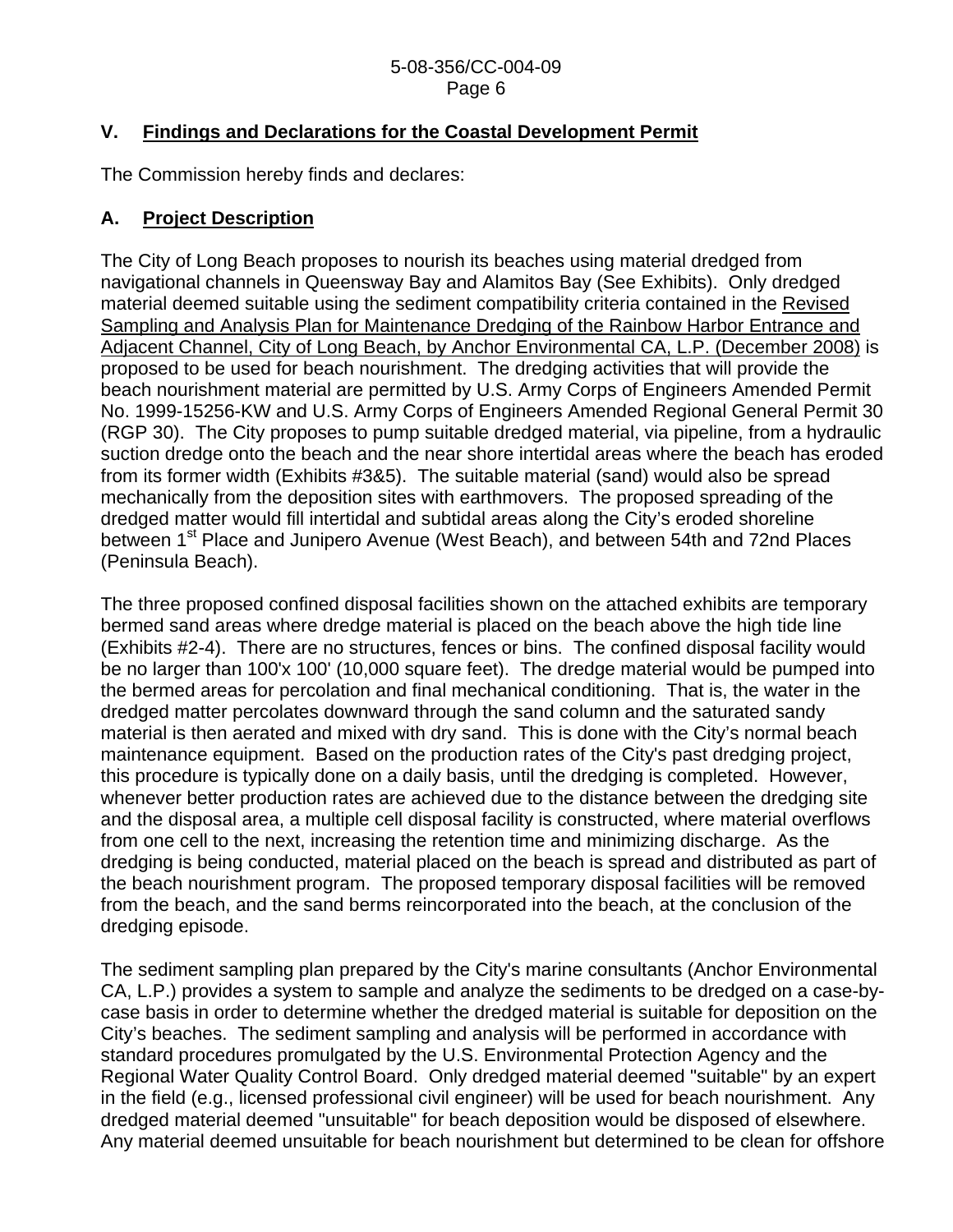#### 5-08-356/CC-004-09 Page 7

disposal can be taken by barge to the EPA-approved disposal site known as LA-2 which is located approximately six miles offshore southwest of San Pedro.

This coastal development permit application addresses only the proposed deposition of suitable dredged material for beach nourishment. Pursuant to Section 30610(c) of the Coastal Act, maintenance dredging of existing navigational channels done pursuant to an approved U.S. Army Corps of Engineers permit is exempt from coastal development permit requirements. The City's maintenance dredging operation is being permitted by U.S. Army Corps of Engineers Amended Permit No. 1999-15256-KW and U.S. Army Corps of Engineers Amended Regional General Permit 30 (RGP 30). The Army Corps approval is valid until 2012 and permits up to 150,000 cubic yards of material to be dredged annually. Therefore, the actual dredging activity, which the City must do to maintain existing navigational channels, is exempt from coastal development permit requirements. The proposed offshore disposal at LA-2 of dredged material deemed unsuitable for beach nourishment, but suitable for ocean disposal, will be authorized with the Commission's concurrence with Consistency Certification CC-004-09.

The Commission has previously approved beach nourishment projects in Long Beach. In 1994, the Commission approved Coastal Development Permit 5-94-103 (City of Long Beach) to permit the use of suitable dredged material for beach nourishment during the 1994-1999 maintenance dredging operation permitted by the extension of U.S. Army Corps of Engineers Permit No. 88-110-KK. In 1999, the Commission approved Coastal Development Permit 5-99- 228 (City of Long Beach) for a five-year term that coincided with the maintenance dredging authorized pursuant to U.S. Army Corps of Engineers Permit No. 199915256-TJE. In 2006, the Commission approved Coastal Development Permit 5-05-438 (City of Long Beach) for the City's beach nourishment program, but that permit expired in 2008 before being vested.

#### **B. Marine Resources**

During the City's maintenance dredging activities, the dredged material deemed suitable for the beach will be deposited on the beach and on the near shore area below the mean high tide line (MHTL). The placement of any material below the MHTL is fill as defined by Section 30108.2 of the Coastal Act. Section 30233 of the Coastal Act allows filling of coastal waters (or wetlands) only where feasible mitigation measures have been provided to minimize adverse environmental effects, and for only the following seven uses listed in Section 30233(a) of the Coastal Act:

 (1) New or expanded port, energy, and coastal-dependent industrial facilities, including commercial fishing facilities.

 (2) Maintaining existing, or restoring previously dredged, depths in existing navigational channels, turning basins, vessel berthing and mooring areas, and boat launching ramps.

 (3) In open coastal waters, other than wetlands, including streams, estuaries, and lakes, new or expanded boating facilities and the placement of structural pilings for public recreational piers that provide public access and recreational opportunities.

 (4) Incidental public service purposes, including but not limited to, burying cables and pipes or inspection of piers and maintenance of existing intake and outfall lines.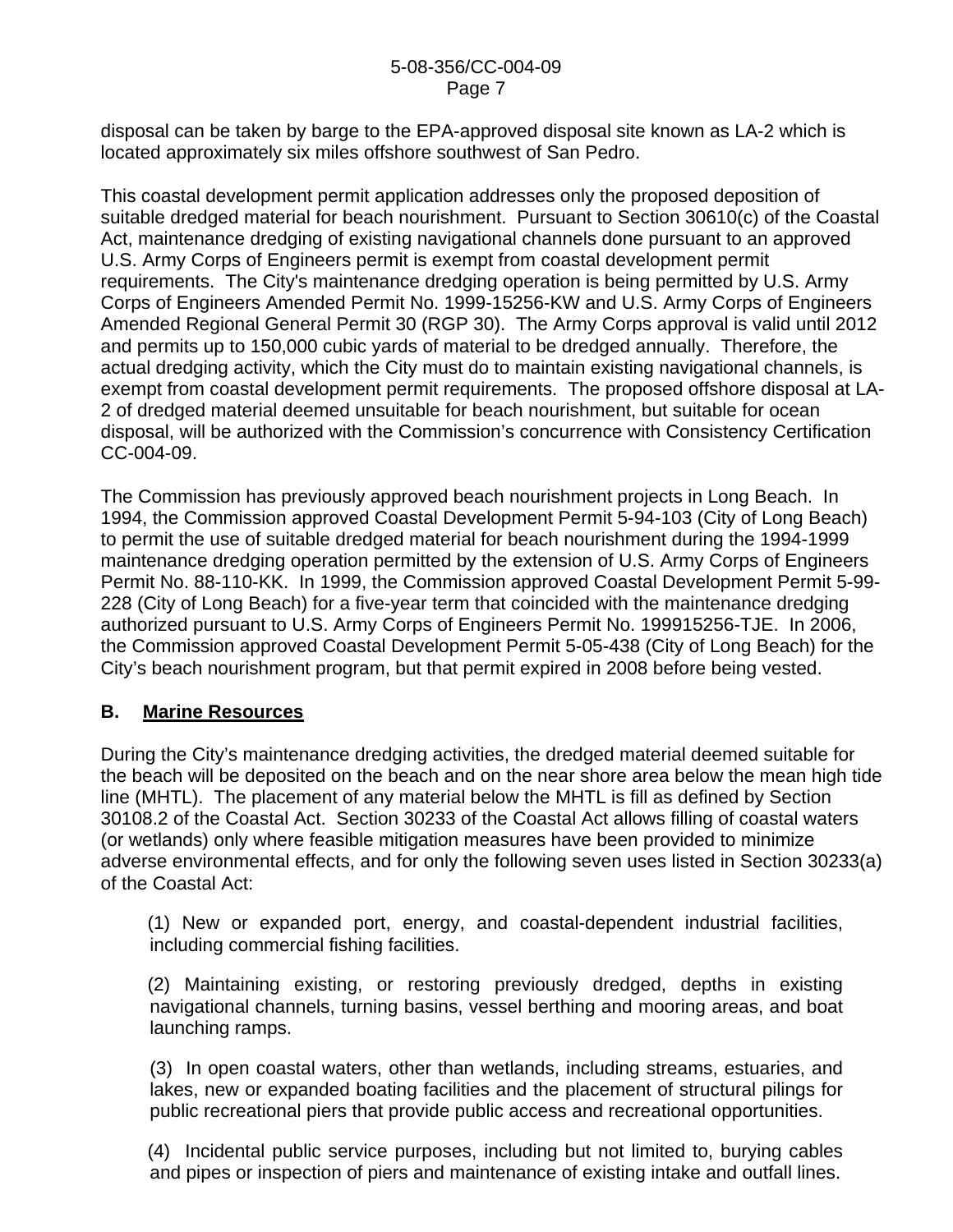(5) Mineral extraction, including sand for restoring beaches, except in environmentally sensitive areas.

- (6) Restoration purposes.
- (7) Nature study, aquaculture, or similar resource dependent activities.

In this case, the proposed fill would restore former public beach areas where erosion has narrowed the width of the beach. Sand deposition for beach restoration is an allowable use of fill pursuant to Section 30233(a)(5) of the Coastal Act.

In regards to beach replenishment, Section 30233(b) of the Coastal Act requires that suitable dredge materials should be transported to appropriate beaches for such purposes. This is the activity for which the City is requesting a coastal development permit. The proposed use of dredged material for beach nourishment will partially mitigate the ongoing erosion of the City's beaches, helping to protect and encourage recreational use of the beach and help to protect existing structures along the City's shoreline.

Section 30233(b) of the Coastal Act states:

Dredging and spoils disposal shall be planned and carried out to avoid significant disruption to marine and wildlife habitats and water circulation. Dredge spoils suitable for beach replenishment should be transported for such purposes to appropriate beaches or into suitable long shore current systems.

Section 30233 of the Coastal Act allows the proposed deposition of dredge material for beach restoration only if it is planned and carried out to avoid significant disruption to marine habitats and water circulation, and where feasible mitigation measures have been provided to minimize adverse environmental effects. Coastal Act Sections 30230 and 32031 also require that the proposed development be carried out in a manner that protects water quality, biological productivity and marine resources.

Section 30230 of the Coastal Act states:

 Marine resources shall be maintained, enhanced, and where feasible, restored. Special protection shall be given to areas and species of special biological or economic significance. Uses of the marine environment shall be carried out in a manner that will sustain the biological productivity of coastal waters and that will maintain healthy populations of all species of marine organisms adequate for longterm commercial, recreational, scientific, and educational purposes.

Section 30231 of the Coastal Act states:

 The biological productivity and the quality of coastal waters, streams, wetlands, estuaries, and lakes appropriate to maintain optimum populations of marine organisms and for the protection of human health shall be maintained and, where feasible, restored through, among other means, minimizing adverse effects of waste water discharges and entrainment, controlling runoff, preventing depletion of ground water supplies and substantial interference with surface water flow, encouraging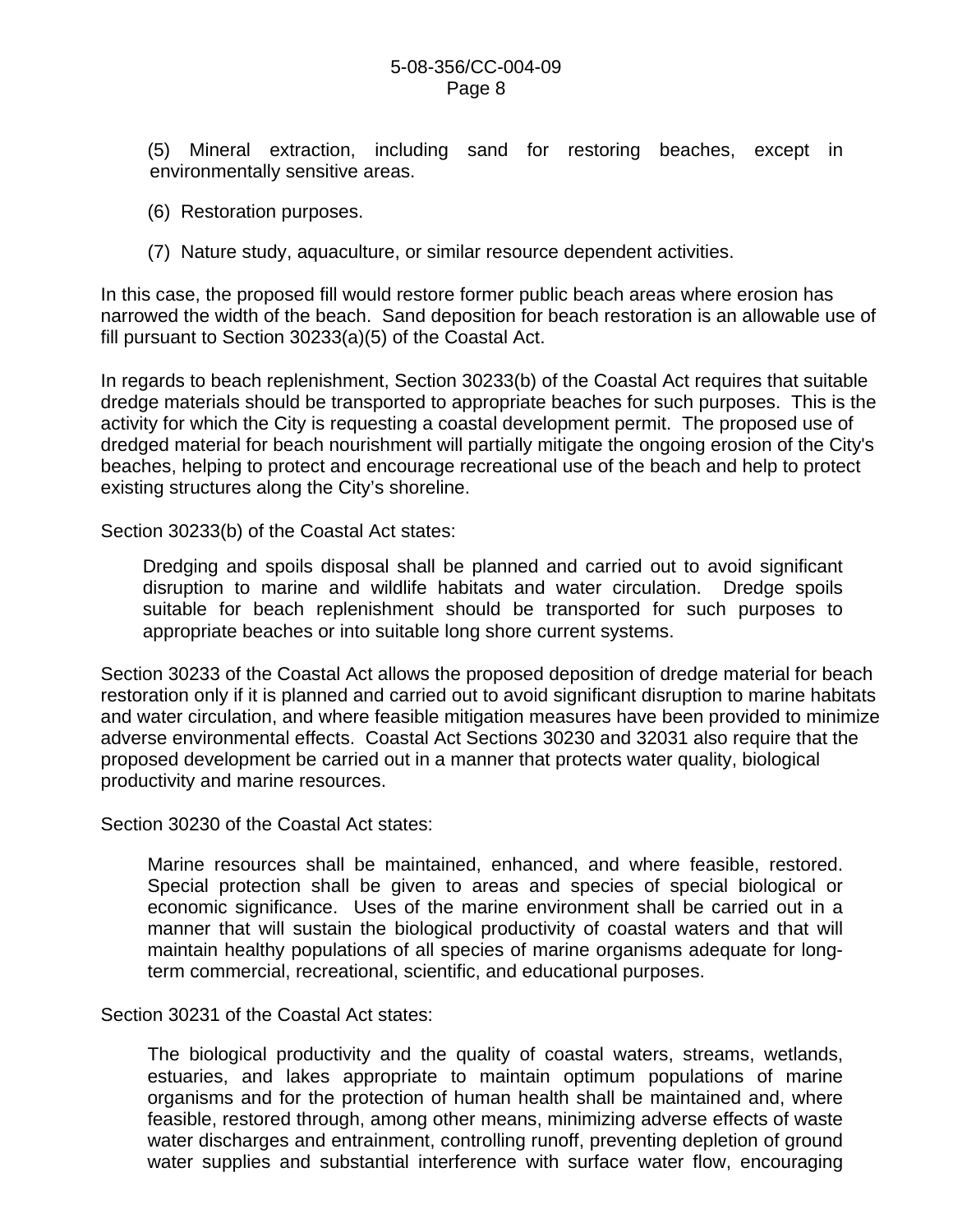#### 5-08-356/CC-004-09 Page 9

waste water reclamation, maintaining natural vegetation buffer areas that protect riparian habitats, and minimizing alteration of natural streams.

Specific mitigation measures must be implemented in order to ensure that water quality, biological productivity and marine resources are protected as required by the above-stated Coastal Act policies. The proposed deposition sites are beaches where grunion are known to spawn. The waters in the project area are also used as a feeding area by the endangered California brown Pelican (*Pelicanus occidentalis*) and the endangered California least tern (*Sterna antillarum brownie*). Therefore, In order to minimize any adverse impact that the proposed activity may have on these species, the coastal development permit is conditioned so that beach nourishment activities are not permitted during the period commencing March 15 and ending September 1. The period between March 15 and September 1 is the primary grunion-spawning season as well as the least tern's nesting season. The U.S. Army Corps of Engineers (Amended Permit No. 1999-15256-KW) also prohibits beach nourishment activities during these times.

The proposed beach nourishment activities could also adversely impact eelgrass beds, kelp and clam beds by burying these important resources with sand. In 1999, when the Commission most recently approved a beach nourishment project in Long Beach, the California Department of Fish and Game was concerned that that the beach nourishment activities would adversely impact eelgrass beds and clam beds and recommended the avoidance of impacts to these resources (Coastal Development Permit 5-99-228). The U.S. Army Corps of Engineers Permit requires the City to conduct eelgrass surveys prior to dredging, and limits dredging activities in all areas where eelgrass is found. The deposition of dredge materials on the beach above the mean high tide line would not affect eelgrass beds, kelp and clam beds.

Therefore, the permit is conditioned to require that the City survey and map the proposed beach nourishment areas located below the MHTL prior to placement of any sand or deposition of any dredged material. The surveys shall determine whether any eelgrass (Zostera marina) beds, kelp beds or clam beds exist within the proposed deposition area. The survey shall also determine if the invasive alga *Caulerpa taxifolia* is present in the area. The map and survey of each proposed deposition area shall be submitted to the Executive Director and the California Department of Fish and Game to determine whether the proposed deposition would negatively impact any eelgrass (Zostera marina) beds, kelp beds or clam beds. The condition of approval states that placement of any sand or deposition of any dredged material below the mean high tide line (MHTL) shall be permitted only with a determination by the Executive Director, in consultation with the California Department of Fish and Game, that there will be no negative impact to eelgrass (Zostera marina) beds, kelp beds or clam beds. Only as conditioned is the proposed project consistent with the marine resource sections of the Coastal Act.

The resource agencies may require further mitigation measures to minimize or avoid impacts to marine resources. Therefore, a condition of approval requires the permittee to comply with all permit requirements and mitigation measures of the California Department of Fish and Game, Regional Water Quality Control Board, U.S. Army Corps of Engineers, and the U.S. Fish and Wildlife Service with respect to preservation and protection of water quality and marine environment. Any change in the approved project which may be required by the above-stated agencies shall be submitted to the Executive Director in order to determine if the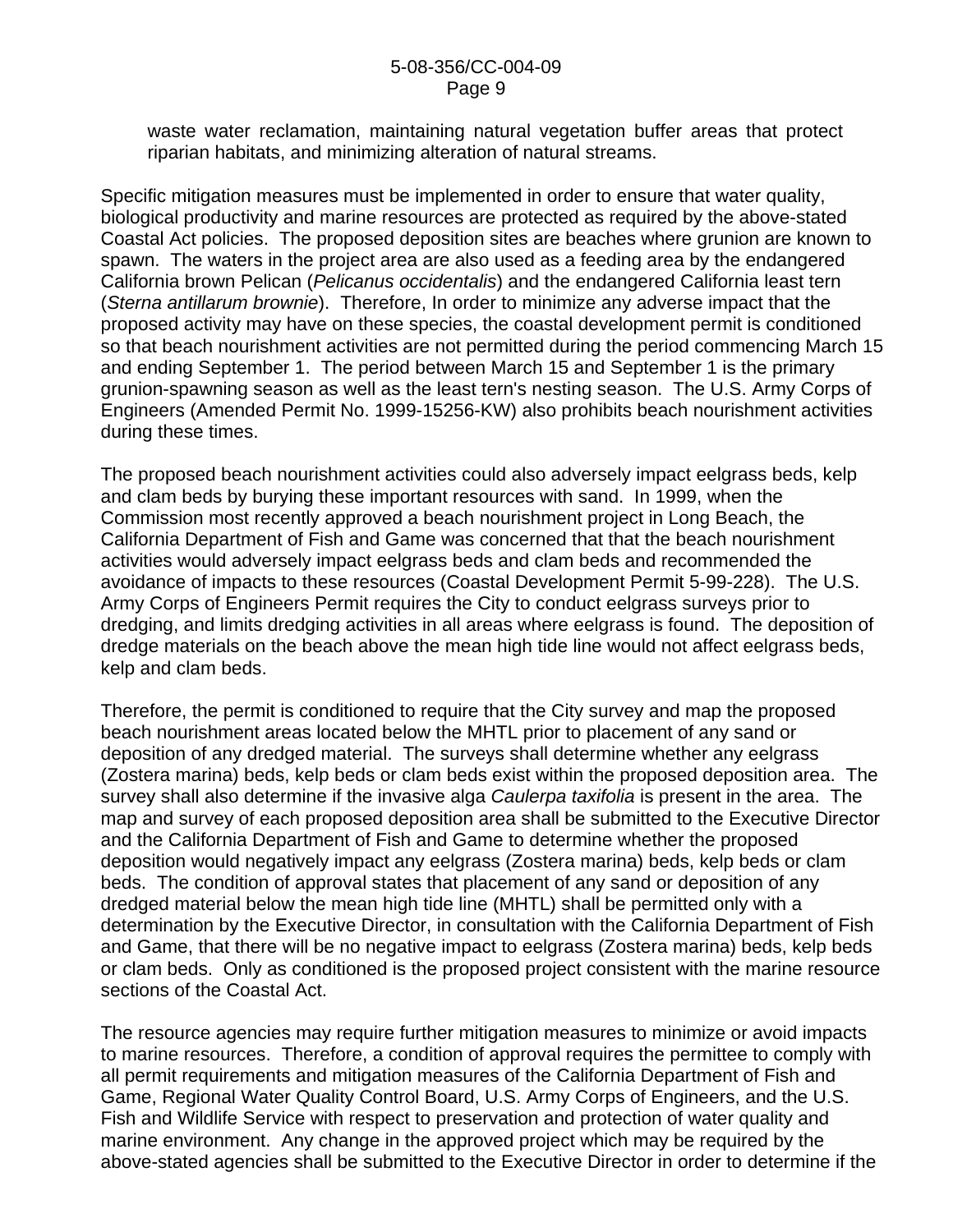proposed changes shall require a permit amendment pursuant to the requirements of the Coastal Act and the California Code of Regulations.

The marine environment will also be protected by conditioning the permit to ensure that all dredged material is physically and chemically suitable for the beach and compatible with the existing beach sand at the deposition sites. A qualified expert (e.g., licensed professional civil engineer) is required to inspect the dredged material to determine if the material is suitable for deposition at the approved beaches. Dredged material deemed suitable may be deposited at the approved deposition sites only after the Executive Director has concurred with a City determination that the materials to be dredged have been deemed "suitable" using the criteria contained in the sampling plan. The expert is required to use the sediment compatibility criteria contained in the Revised Sampling and Analysis Plan for Maintenance Dredging of the Rainbow Harbor Entrance and Adjacent Channel, City of Long Beach, by Anchor Environmental CA, L.P. (December 2008) when determining the suitability of the dredged material.

Only as conditioned to mitigate and avoid impacts to marine resources does the Commission find the proposed project to be consistent with Sections 30230, 30231 and 30233 of the Coastal Act.

# **C. Recreation and Public Access**

The proposed beach nourishment will partially mitigate beach erosion and provide for the continuing and increased recreational use of the City beaches by the public. The proposed nourishment will increase the size of the beach and will provide a larger area for recreational use. Therefore, the proposed project, as conditioned, is consistent with the following Coastal Act policies which encourage public access and recreational use of coastal areas.

Section 30210 of the Coastal Act states:

 In carrying out the requirement of Section 4 of Article X of the California Constitution, maximum access, which shall be conspicuously posted, and recreational opportunities shall be provided for all the people consistent with public safety needs and the need to protect public rights, rights of private property owners, and natural resource areas from overuse.

Section 30213 of the Coastal Act states:

 Lower cost visitor and recreational facilities shall be protected, encouraged, and, where feasible, provided. Developments providing public recreational opportunities are preferred.

Section 30221 of the Coastal Act states:

 Oceanfront land suitable for recreational use shall be protected for recreational use and development unless present and foreseeable future demand for public or commercial recreational activities that could be accommodated on the property is already adequately provided for in the area.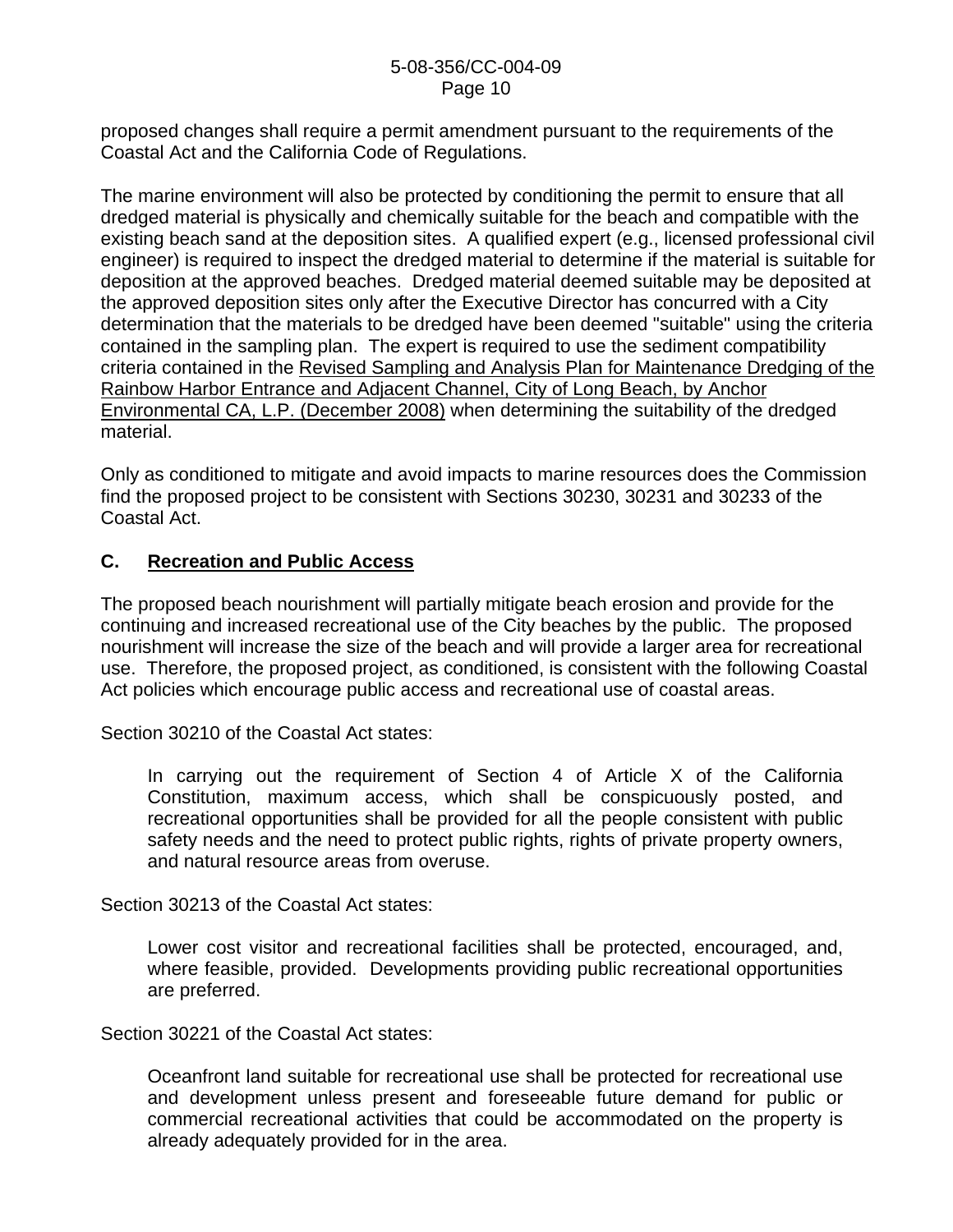The project will temporarily impact the use of some portions of the beach during the deposition of the dredged material. However, because the permit is conditioned to prohibit replenishment during the least tern nesting season and grunion spawning season (March 15-Sept.1), public access and recreation will not be impacted during the peak summer season. When the proposed work on the beach is permitted to occur, a condition of the permit requires the City to minimize beach area closures by limiting closed beach areas to an area not to exceed two hundred feet from the pipeline and deposition area.

The long-term benefits of beach nourishment offset the temporary reduction in beach use by providing a larger, more stable beach for public recreation. Further, as conditioned, the impacts of the proposed development on access and recreation have been minimized. Therefore, the Commission finds that the proposed project, as conditioned, is consistent with Sections 30210, 30213 and 30221 of the Coastal Act.

# **D. Local Coastal Program**

Section 30604(a) of the Coastal Act provides that the Commission shall issue a Coastal Permit only if the project will not prejudice the ability of the local government having jurisdiction to prepare a Local Coastal Program which conforms with Chapter 3 policies of the Coastal Act:

 (a) Prior to certification of the Local Coastal Program, a Coastal Development Permit shall be issued if the issuing agency, or the commission on appeal, finds that the proposed development is in conformity with the provisions of Chapter 3 (commencing with Section 30200) of this division and that the permitted development will not prejudice the ability of the local government to prepare a Local Coastal Program that is in conformity with the provisions of Chapter 3 (commencing with Section 30200). A denial of a Coastal Development Permit on grounds it would prejudice the ability of the local government to prepare a Local Coastal Program that is in conformity with the provisions of Chapter 3 (commencing with Section 30200) shall be accompanied by a specific finding which sets forth the basis for such conclusion.

The City of Long Beach Local Coastal Program was certified by the Commission on July 22, 1980. The certified Local Coastal Program requires the City to repair beach erosion and develop a sand management plan (LCP, p. 63). The City has prepared a sand management plan which includes the replenishment of beach sand with dredged material. The proposed project complies with the policies of the certified LCP. However, because the project is located seaward of the former mean high tide line, in the Commission's area of original jurisdiction, the LCP is advisory in nature and may provide guidance. The standard of review for this project is the Coastal Act. The proposed project, as conditioned, is consistent with the policies of Chapter 3 of the Coastal Act, as required by Section 30604(a).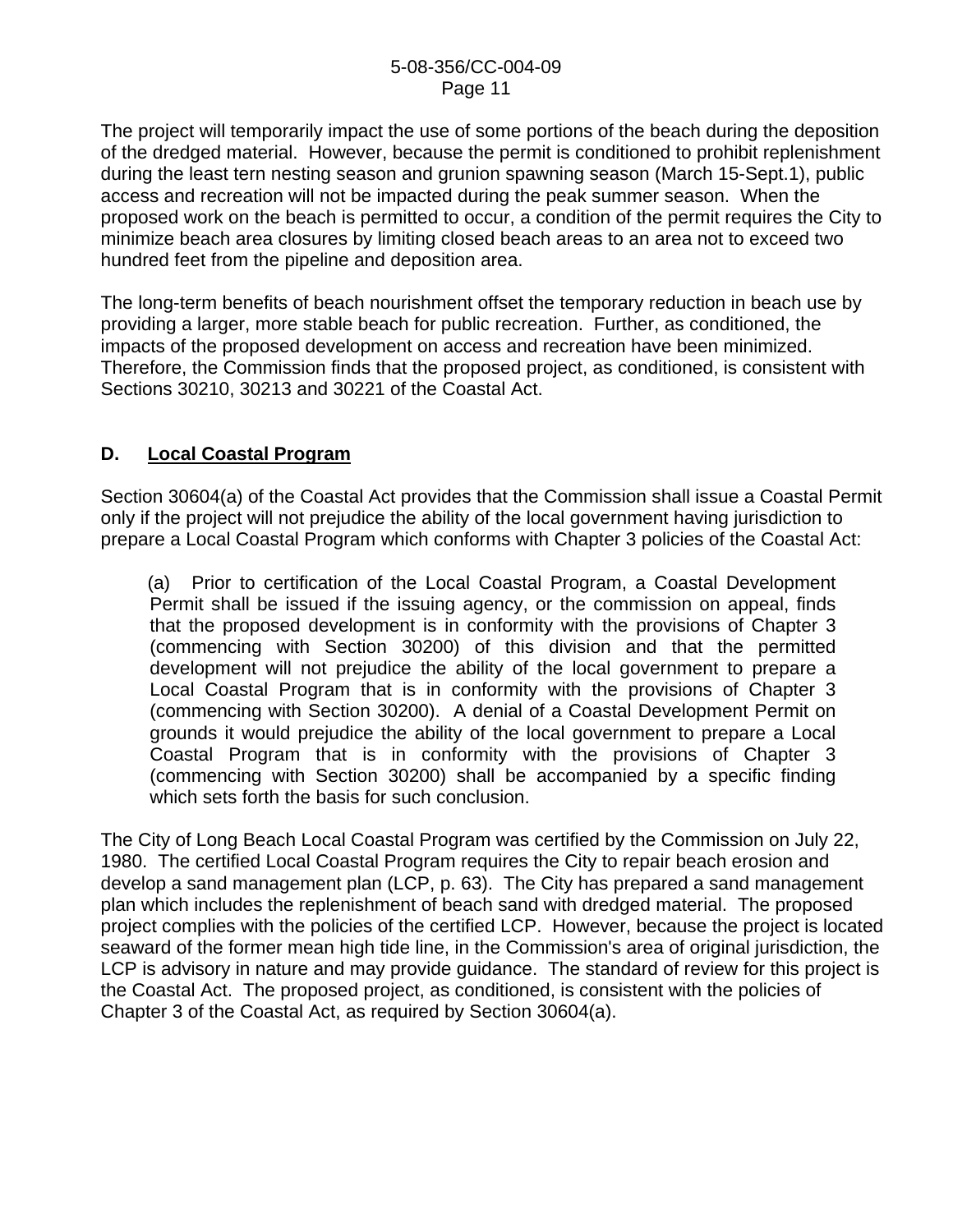# **E. California Environmental Quality Act (CEQA)**

Section 13096 of the California Code of Regulations requires Commission approval of coastal development permit application to be supported by a finding showing the application, as conditioned by any conditions of approval, to be consistent with any applicable requirements of the California Environmental Quality Act (CEQA). Section 21080.5(d)(2)(A) of CEQA prohibits a proposed development from being approved if there are feasible alternatives or feasible mitigation measures available which would substantially lessen any significant adverse effect which the activity may have on the environment.

The proposed project has been conditioned in order to be found consistent with the Chapter 3 policies of the Coastal Act. Mitigation measures, in the form of special conditions, require a) avoidance of sensitive habitat; b) use of suitable materials; and, c) limiting the activity to as to not disrupt breeding and foraging of endangered and sensitive species. As conditioned, there are no feasible alternatives or additional feasible mitigation measures available which would substantially lessen any significant adverse effect which the activity may have on the environment. Therefore, the Commission finds that the proposed project, as conditioned to mitigate the identified impacts, is the least environmentally damaging feasible alternative and complies with the applicable requirements of the Coastal Act to conform to CEQA.

# **VI. Findings and Declarations for Consistency Certification CC-004-09**

The Commission hereby finds and declares:

# **A. Project Description**

The City of Long Beach proposes to dispose material from maintenance dredging of existing navigation channels in Long Beach (including Alamitos Bay, Queensway Bay, and the Catalina ferry channels) at the EPA approved offshore disposal site known as LA-2, located about six miles offshore of San Pedro. Dredged material deemed unsuitable for beach nourishment would be taken to LA-2 only if the material is deemed suitable for offshore disposal. The dredging activities that will generate the materials for disposal are being permitted by U.S. Army Corps of Engineers Amended Permit No. 1999-15256-KW and U.S. Army Corps of Engineers Amended Regional General Permit 30 (RGP 30).

# **B. Water Quality and Biological Resources**

As stated previously in this report, Coastal Act Sections 30230 and 32031 require that the proposed development be carried out in a manner that protects water quality, biological productivity and marine resources. The proposed offshore disposal of dredge matter must comply wit the requirements of Coastal Act Sections 30230 and 32031.

The City is proposing to use dredged sediment for beach nourishment purposes where it has the appropriate sand content. The composition of beach replenishment material can affect the environment. Dredged and deposited sediments can be composed of sand as well as finegrained material such as silt and clay. One concern relating to the amount of fines in beach nourishment sediment is that the nourishment effort can introduce a grain size that is not already part of the receiver beach environment. The Commission has typically used 80% sand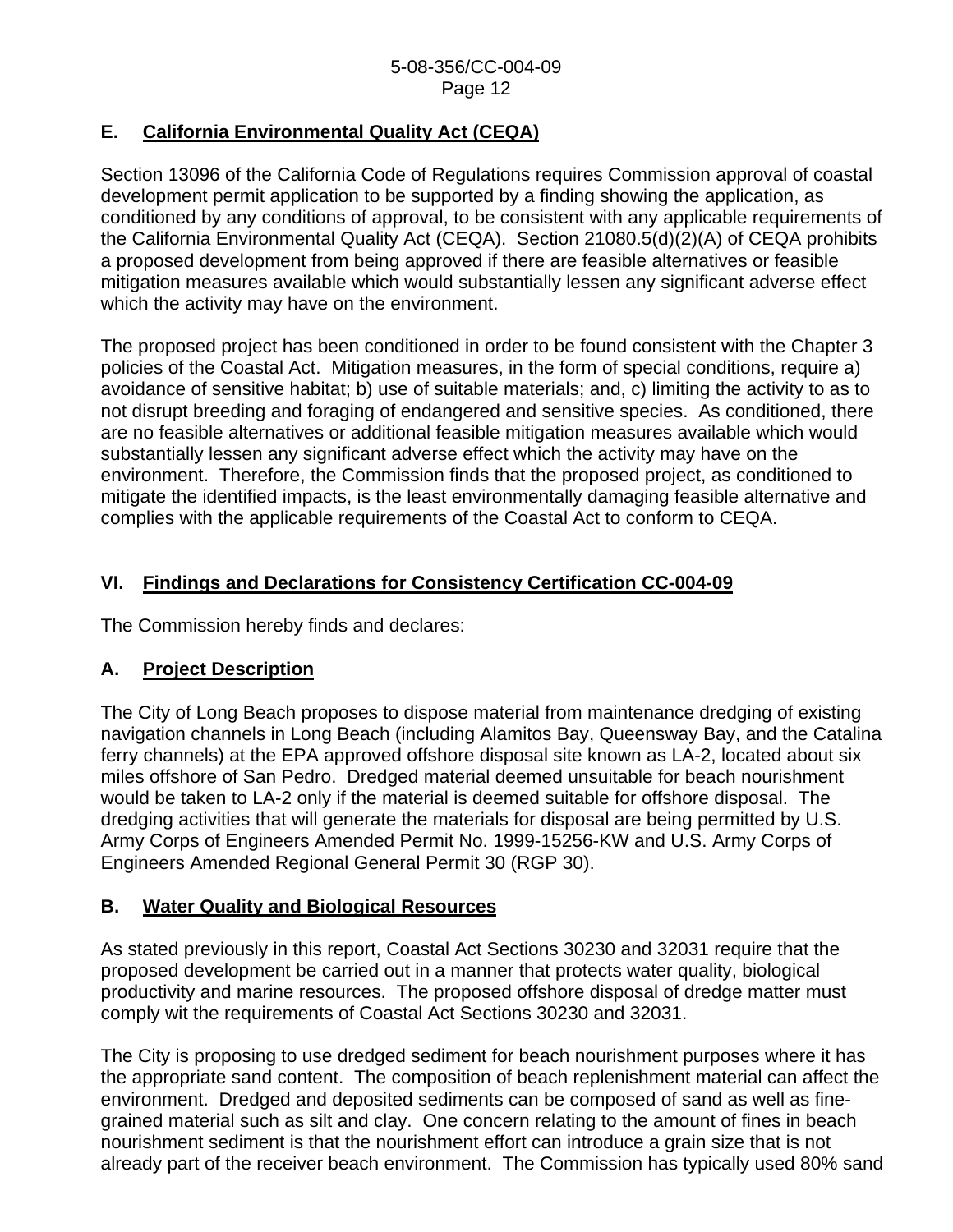content as the lower limit for the use of dredged material for beach nourishment. Only if the material is not suitable for beach nourishment is it appropriate for offshore disposal at LA-2. Further, only if it passes the tests for open aquatic disposal is it appropriate for offshore disposal at LA-2.

The Commission generally relies on the federal standards and guidelines for evaluating the suitability of sediment for aquatic disposal. Contaminants of potential ecological concern include heavy metals, chemical analogues of the pesticide DDT, and polynuclear aromatic hydrocarbons (PAHs) (i.e. chemicals formed during the incomplete burning of coal, oil, gas and other organic substances). In some cases, the sediment chemistry occurs in a range where it may or may not be suitable for ocean disposal or beach nourishment purposes. In those situations, federal dredging standards require the applicant to conduct bioassay and bioaccumulation tests. Unless the material passes those tests, neither beach nourishment or offshore disposal at LA-2 would be allowed.

Pursuant to the requirements of the Corps and under the direction of the U.S. Environmental Protection Agency (EPA), the City will be conducting physical, chemical, and biological tests on the sediments within the proposed dredging areas of Long Beach. **Special Condition Two** requires that a qualified expert (e.g., licensed professional civil engineer) inspect the dredged material during each dredge episode to determine if the material is suitable for beach nourishment or offshore deposition or neither. Dredged material deemed suitable may be deposited at the approved deposition sites only after the Executive Director has concurred with a City determination that the materials to be dredged have been deemed "suitable" using the criteria contained in the sampling plan. The expert is required to use the sediment compatibility criteria contained in the Revised Sampling and Analysis Plan for Maintenance Dredging of the Rainbow Harbor Entrance and Adjacent Channel, City of Long Beach, by Anchor Environmental CA, L.P. (December 2008) when determining the suitability of the dredged material.

The Commission has historically found, and reiterates here, that disposal at EPA-designated offshore disposal sites for non-beach compatible material that passes the tests for open aquatic disposal is consistent with Sections 30230, 30231, and 30232 of the Coastal Act. Therefore, as conditioned, the Commission finds the proposed project consistent with Sections 30230, 30231 and 30232 of the Coastal Act. In addition, the Commission finds that with these measures, the proposed project will not adversely affect marine resources or water quality resources of the coastal zone, and the project is consistent with the Dredging, Marine Resources, and Water Quality policies of the CCMP.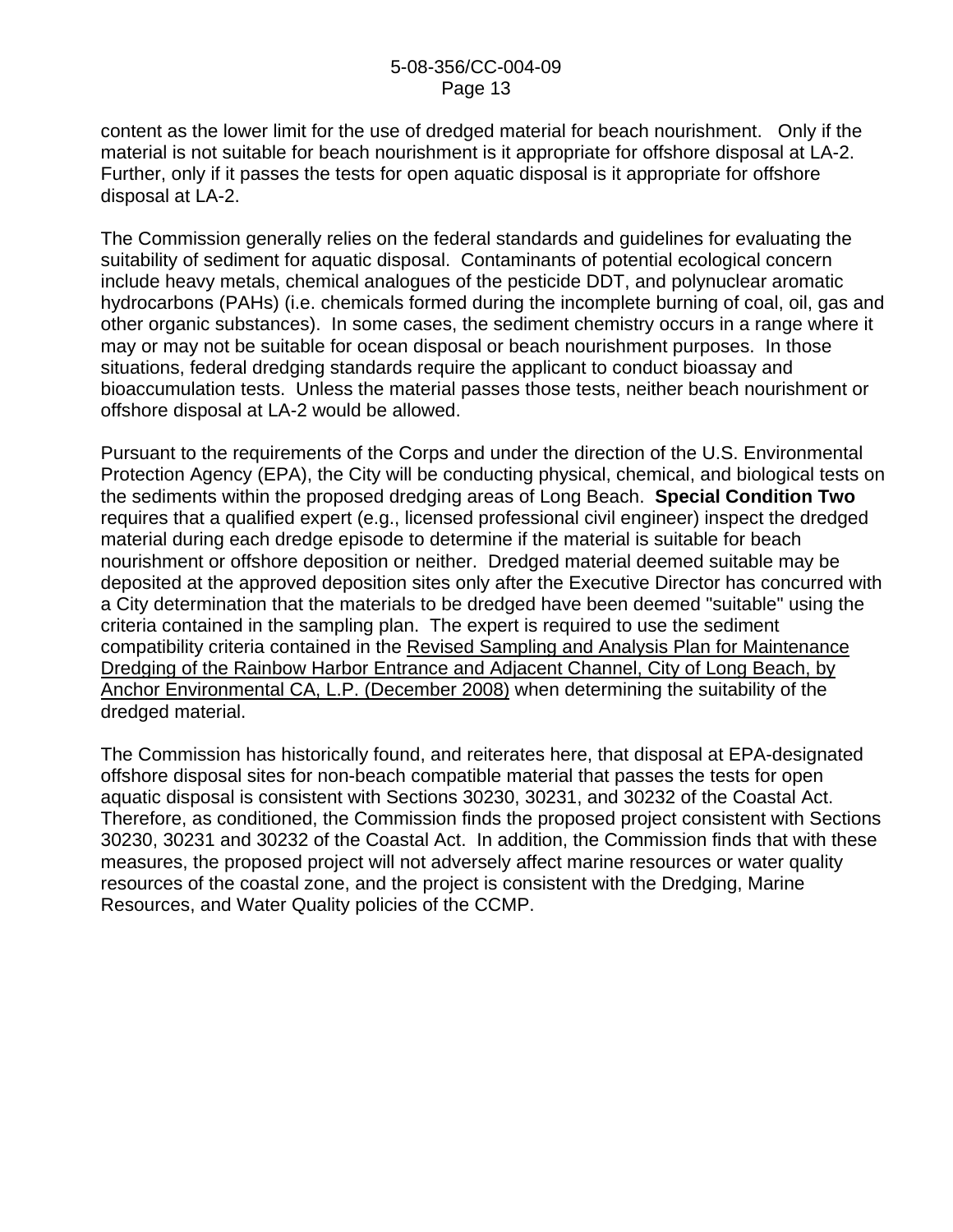# **City of Long Beach**

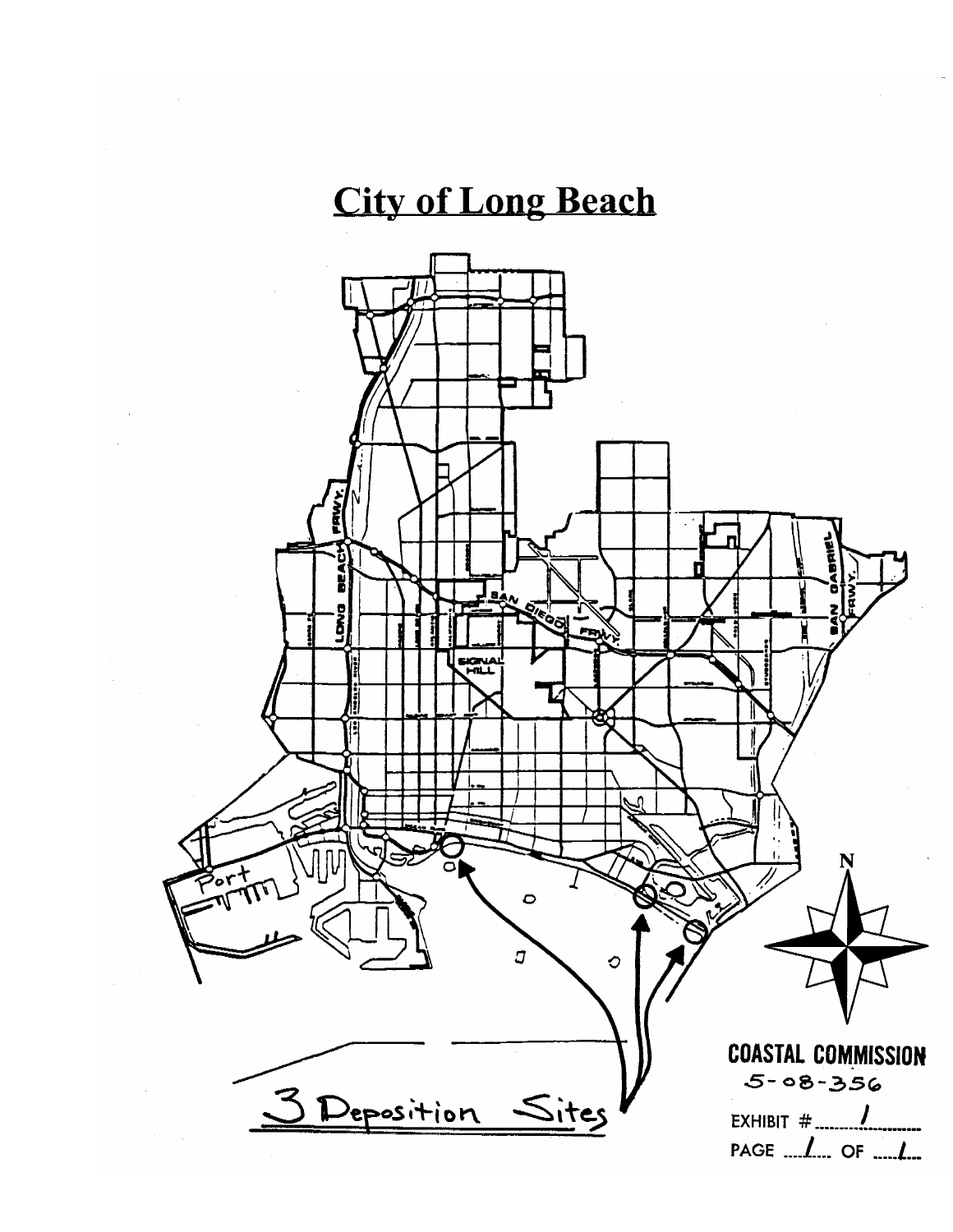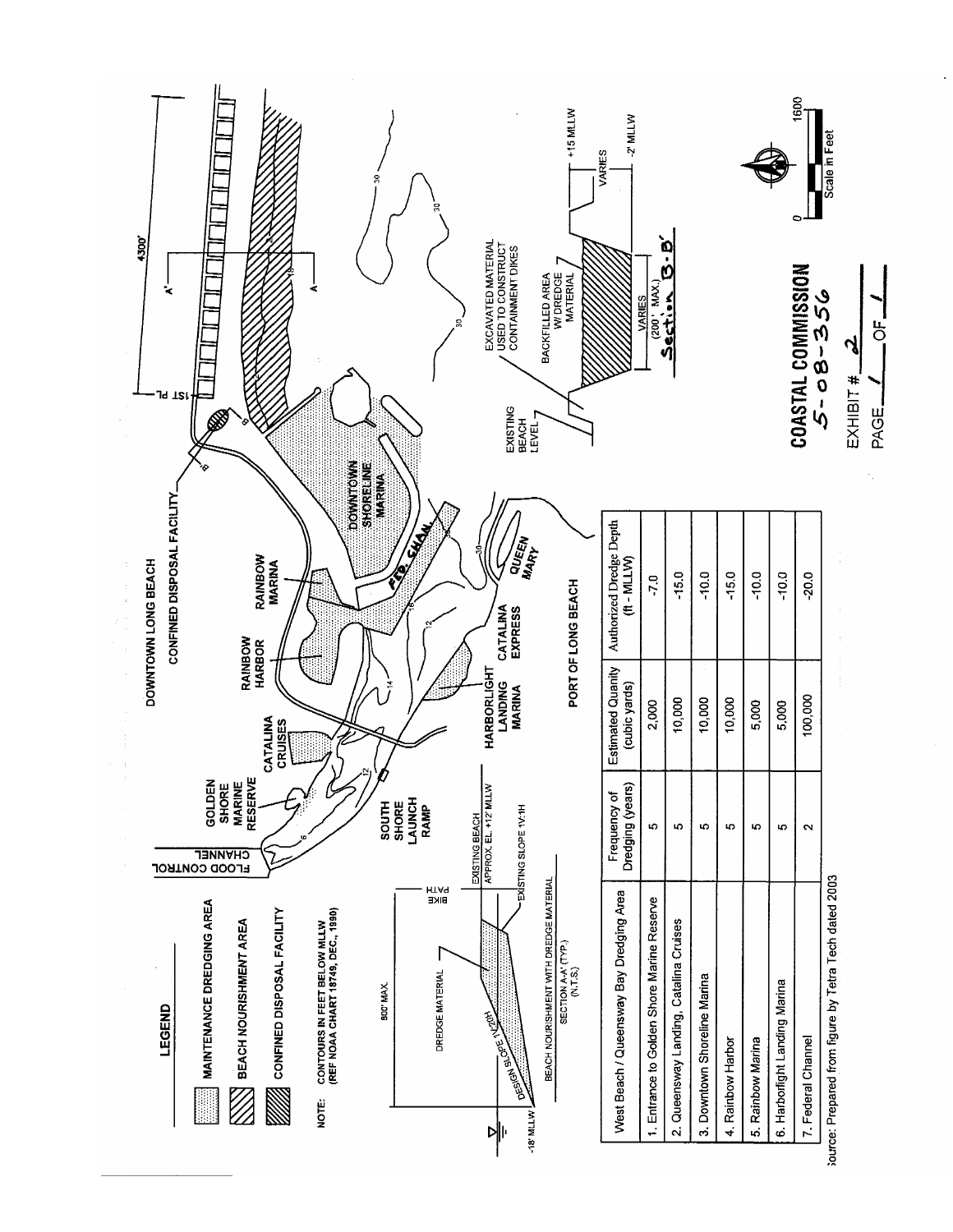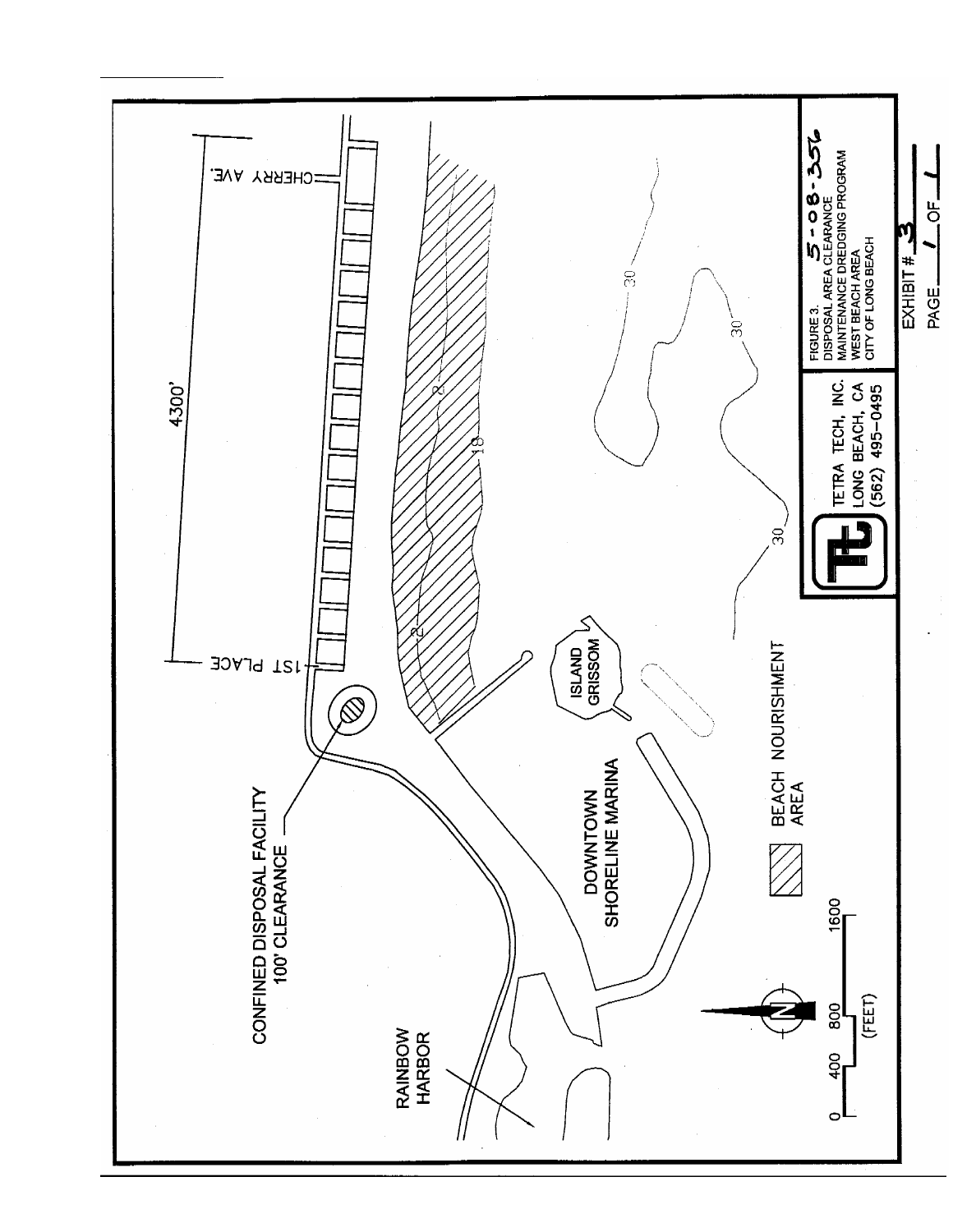